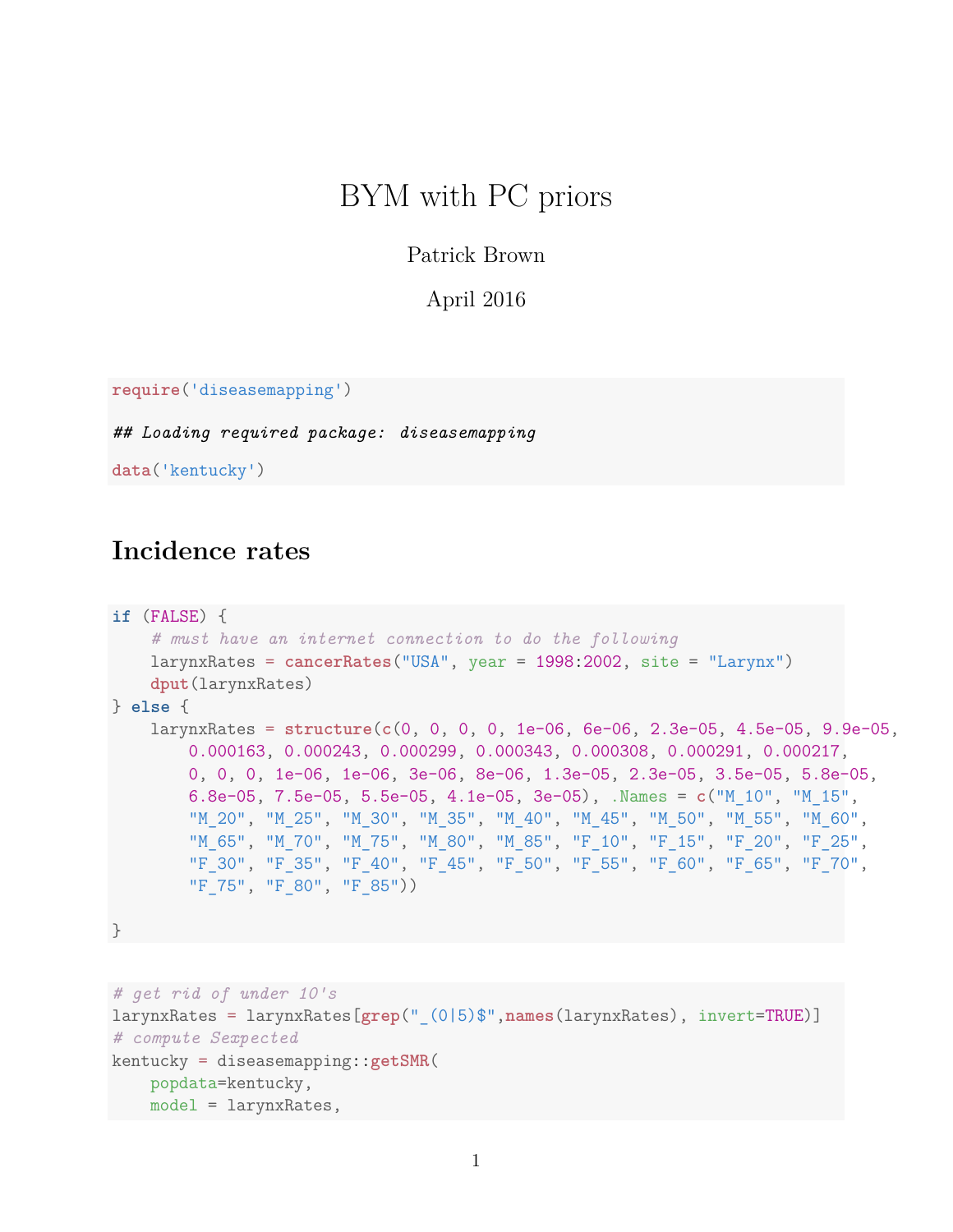```
casedata=larynx,
regionCode="County")
```
### **The BYM model**

The Besag, York and Mollie model for Poisson distributed case counts is:

*Y*<sup>*i*</sup>  $∼$ Poisson(*O*<sup>*i*</sup> $λ$ <sup>*i*</sup>)  $\log(\mu_i) = X_i \beta + U_i$  $U_i \sim \text{BYM}(\sigma_1^2, \sigma_2^2)$ 

- $Y_i$  is the response variable for region  $i$
- $O_i$  is the 'baseline' expected count, which is specified
- $X_i$  are covariates
- $U_i$  is a spatial random effect with a spatially structured variance parameter  $\sigma_1^2$  and a spatially independent variance  $\sigma_2^2$

#### **Gamma priors on precision**

```
kBYM = kBYMpc = try(bym(formula = observed ~ offset(logExpected) + poverty,
    data = kentucky, priorCI = list(sdSpatial = c(0.1, 5), sdIndep = c(0.1, 5))5)), region.id = "County"))
```
Above, Gamma priors are assigned to  $1/\sigma_1^2$  and  $1/\sigma_2^2$ , with the shape and scale parameters set to produce 2.5% to 97.5% prior intervals of (0*.*1*,* 5) for each standard deviation parameter.

```
if(!is.null(kBYM$parameters))
        knitr::kable(kBYM$parameters$summary[,c(1,3,5)], digits=3)
```
### **BYM with penalised complexity prior**

```
kBYMpc = try(bym(formula = observed ~ offset(logExpected) + poverty, kentucky,
    priorCI = list(sd = c(1, 0.05), propSpatial = c(0.9, 0.5)), verbose = TRUE),
    silent = TRUE)
```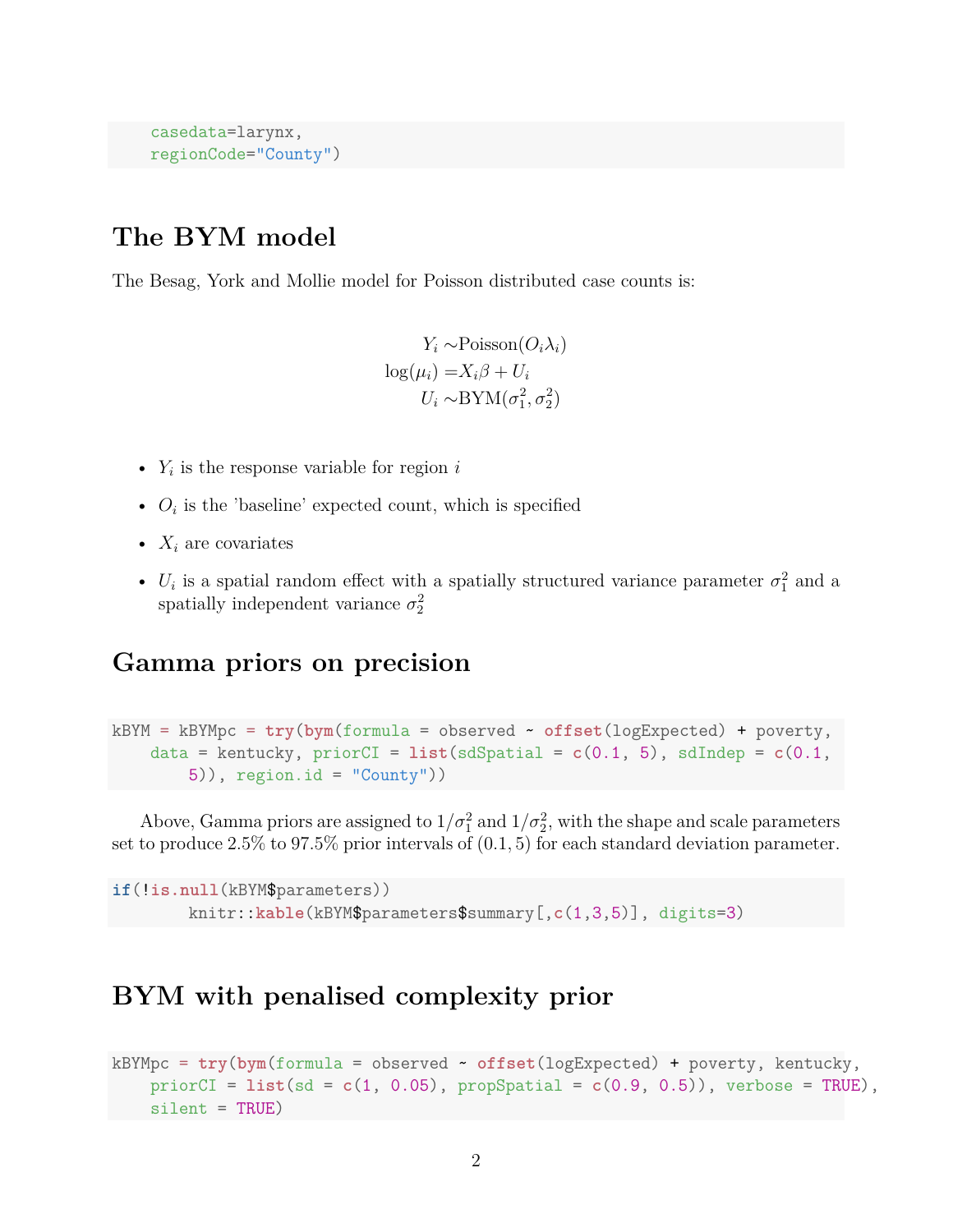

Figure 1: gamma priors sd parameters

Here penalized complexity priors are used with  $pr(\sqrt{\sigma_1^2 + \sigma_2^2} > 1) = 0.05$  and  $pr(\sigma_1/\sigma_0 <$  $(0.2) = 0.95.$ 

**if**(!**is.null**(kBYMpc\$parameters)) knitr::**kable**(kBYMpc\$parameters\$summary[,**c**(1,3,5)], digits=3)

*## map images will be cached in /tmp/RtmpgCsxx1/mapmiscCache*